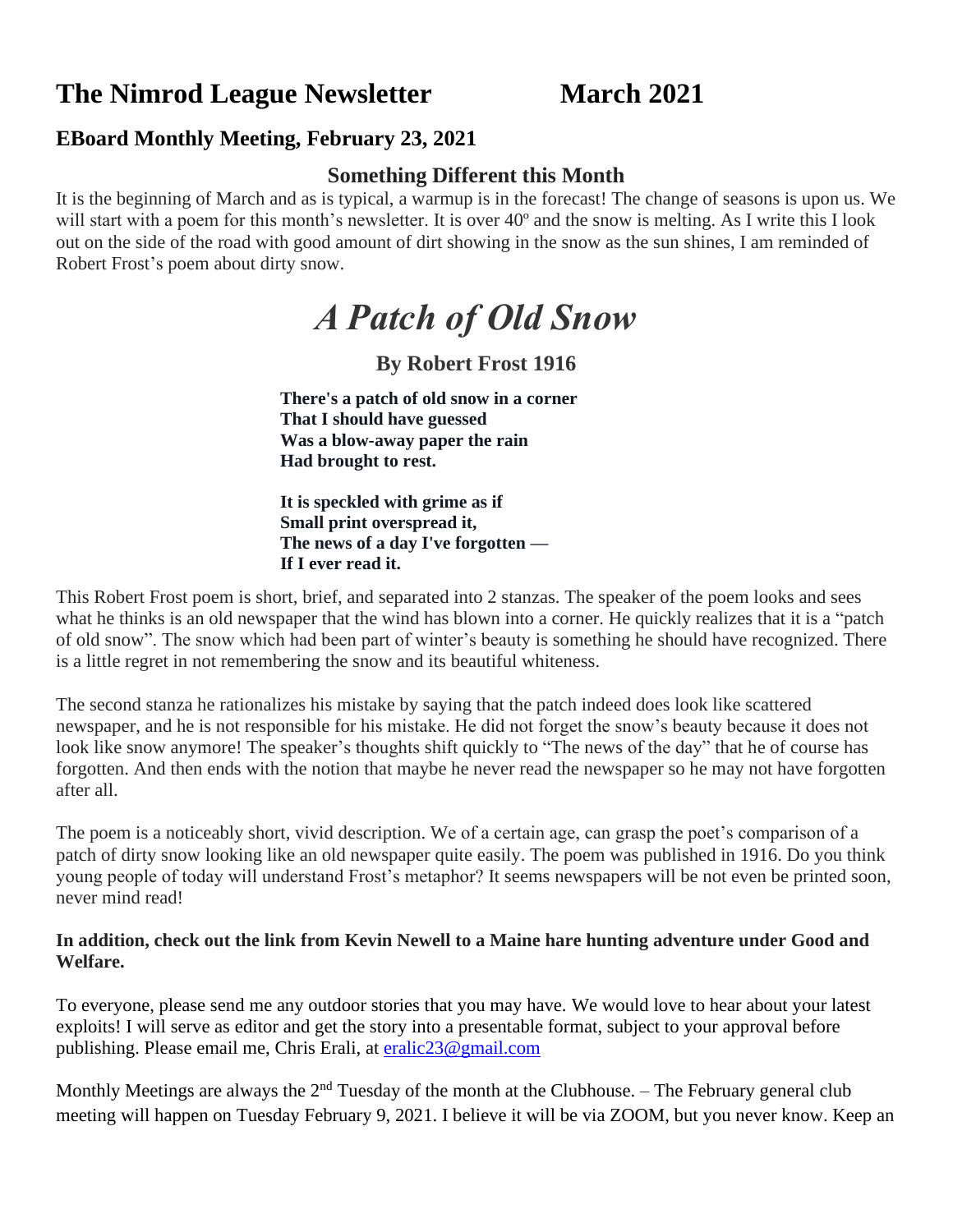eye out for an email with more information and/or a link to join the meeting. It will probably come from Joe Afonso.

#### **Secretary Report**

Maryanne was not in attendance so there was no report.

**Treasurer's Report**

Cindy had little to report other than the bill for our documents' safe has been paid.

**Communication**

No report.

#### **Speakers**

Please let us know if you have a suggestion for a speaker at a future meeting.

#### **Monthly Safety Tip and Topic for Discussion:**

# **"Be Sure the Ice is Safe Before You Venture Out!"**

*The temperature is rising, and we are losing ice fast!* 

#### **Archery**

Targets have been ordered and as soon as they arrive we will put them to good use. The cost should not exceed \$3,000. Shoots are scheduled for April 18, 2021, and the IBO Shoot May 1<sup>st</sup> & 2<sup>nd</sup>. Following dates are also included. They are July 11, 2021, November 14 and finally December 14. These last two shoots will be indoor shoots.

#### **Bar**

Nothing new to report. Imagine that? I thought everyone was drinking more in the pandemic!

#### **Birds**

We used up our allotment minimum of 200 birds for our special bird hunts. The total was 238 high flying pheasants. The hunts this season were a joy for all. There was a small shortfall of \$64 due to the kitchen and bar not being open for the special days.

We are now looking for a new Bird Chairperson. Kevin Chviruk has done his duty to God and country as well as NIMROD and would like a break. He has been our bird chair for around two decades! Kevin is willing to work with you until you learn the procedures and schedule. My guess is he will not be far away. He just needs a rest from the early morning stockings on Saturdays. Contact any member of the board if you are interested.

#### **Board of Trustees**

Chris Craigue brought up the fact that EJ's seat on the Board is now open. Our president feels since we have yearly elections that we will operate without the extra trustee until the fall elections. The Eboard agreed and that is what we shall do. The need for a special election was bypassed.

#### **Finances**

The market fluctuates as we all know. Smart investors stay the course.

#### **Game Dinner**

No report. Cancelled due to COVID.

#### **Grant Writer**

No report.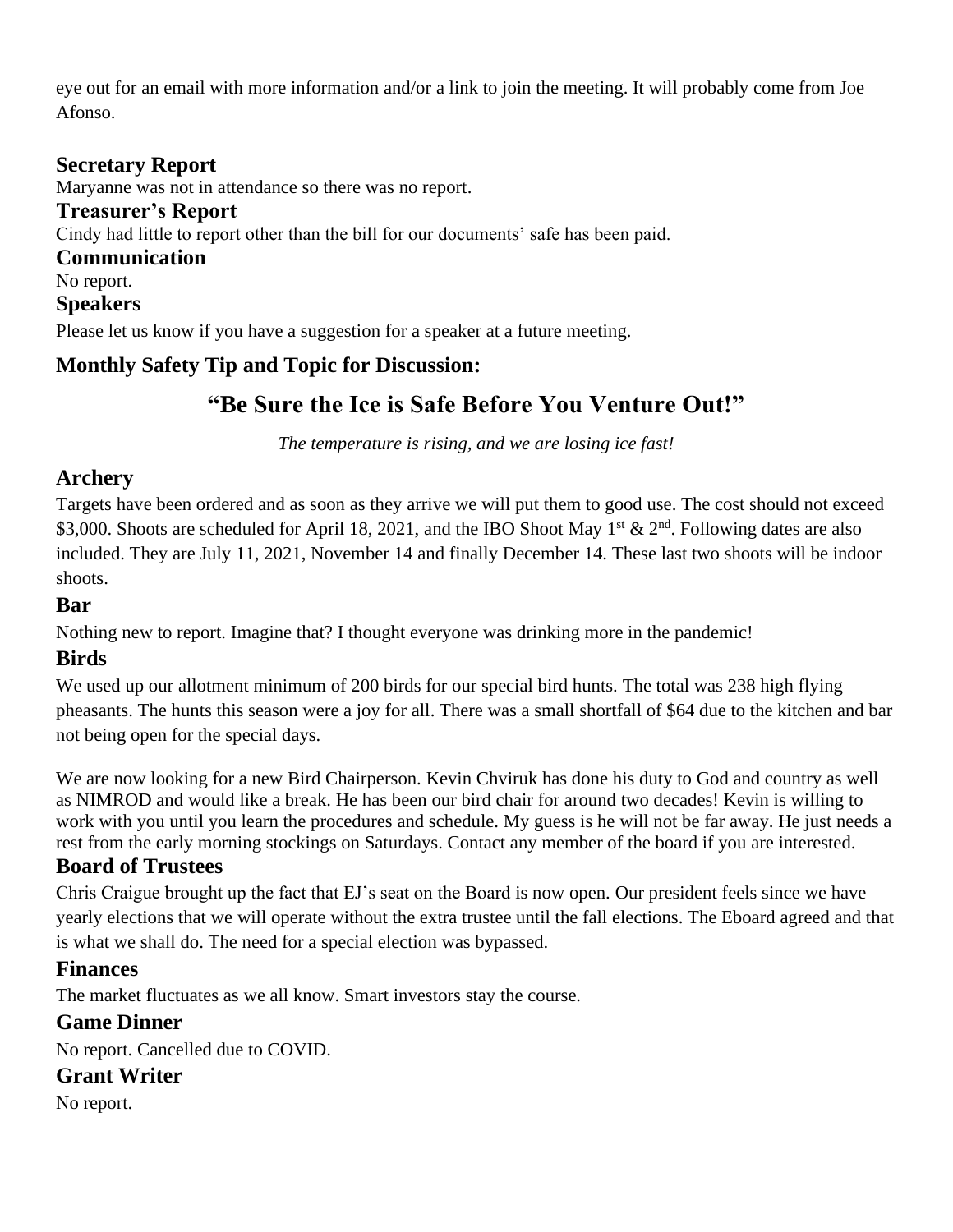# **Grounds**

No report.

One of our biggest events was held on the "hard water" of Long Pond in Rutland! **NIMROD'S 20th ANNUAL ICE FISHING OUTING!** February 7<sup>th</sup>, Super Bowl Sunday was a day to remember. Around 50 members made appearances and a great time was had by all. It was the perfect time for a get-together to be outside in a group despite the pandemic. It was a memorial to EJ, Eric Johansen, and a day of smiles, hot dogs, laughter, fishing, and fond memories. Many thanks to our ice grillers, Clayton Johnson and Jim Asiante and the Coffee and Doughnut King, Ralph Cochran. Congratulations go to Bennett Johansen for catching the biggest fish! Here are a few pics of this year's event.





#### **House**

No report. Propane level is okay and will get us through spring.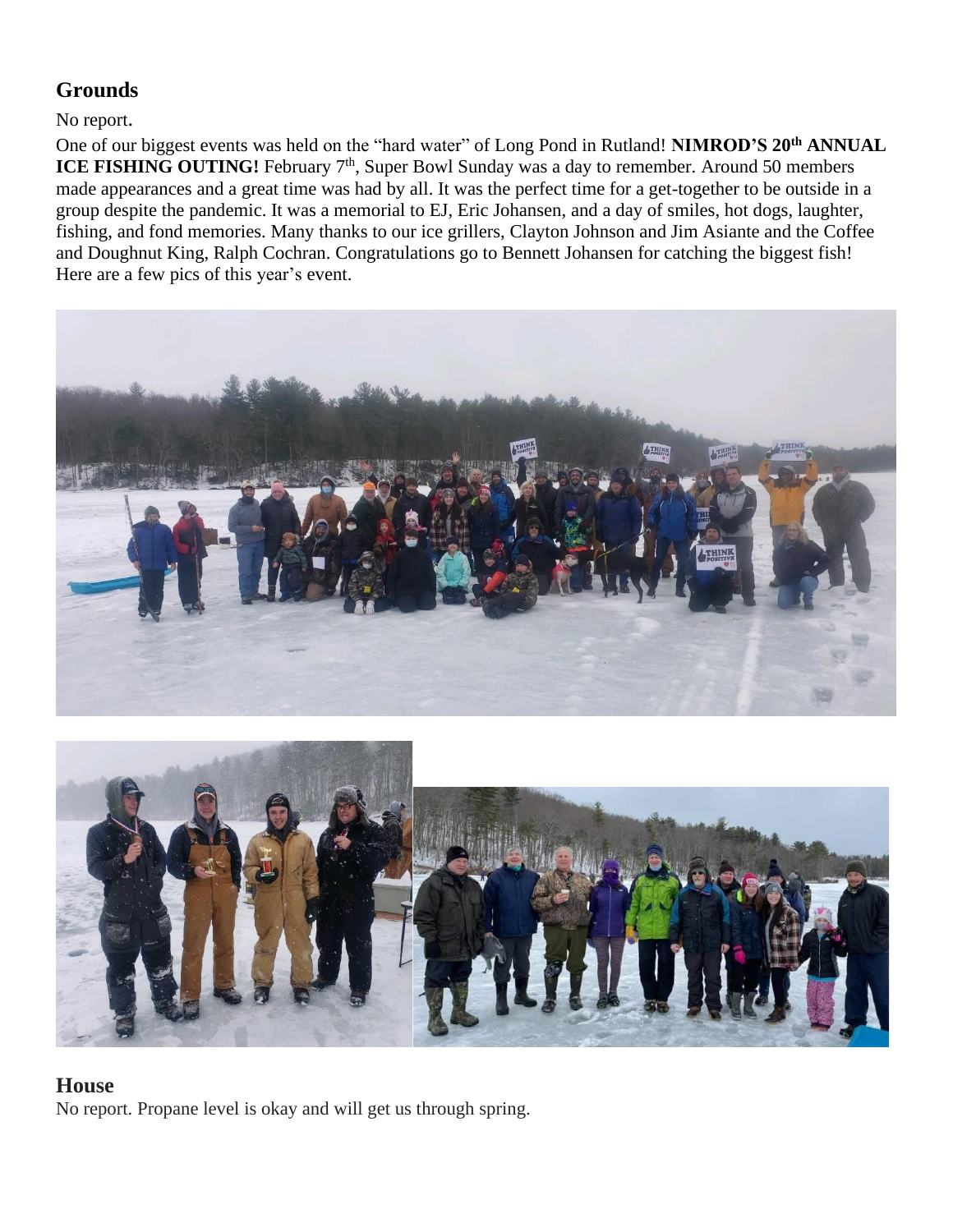# **Kitchen**

The kitchen remains closed as we are not compliant with COVID-19 restaurant regulations. We will do as much as possible outside within regulations.

# **Land Use**

We tried to get around a bit on the tractor, but it was a waste of time. The snow is too deep. A discussion ensued regarding planting some apple trees or such. **If any member has a contact for purchasing fruit trees, preferably at a discount, please let the Eboard know. Thanks!**

# **Membership**

We have 2 new inductions this month. They are Christopher Dik and Bryan Jackson, Jr.. To our 2 new inductees, please join us at our monthly club meeting on ZOOM on March 9<sup>th</sup> when we welcome you to our club.

# **Records**

Linda has been uploading some material and is anxiously waiting for the COVID vaccine so she can start cleaning the office.

Our documents safe has arrived and is already doing its job! John Meyer feels much calmer now with a secure location for the untold story of our club's history.

# **Rentals**

We are looking forward to Saturday April 17, 2021 for *Goal's Women on Target.*

**Kevin Newell is looking for ammunition donations for** *Women on Target*

**Celebration of Life of Eric Johansen, aka, "EJ", is scheduled for August 14th .** 

# **Rifle Range**

We are waiting for a break in the weather to resume renovations on the range.

#### **Remember, WHATEVER YOU CARRY IN, BRING IT OUT WITH YOU WHEN YOU LEAVE,** *Thanks!*

# **Standing Committees**

No report.

# **Scholarship**

We are accepting applications both online and through the mail. There will be 2 scholarships for Conservation plus 1 for Leadership.

*Answer to a Question*: *Yes, you can re-apply for a scholarship.*

# **Conservation Camp**

For those of you who are new members, NIMROD awards scholarships to the Conservation Camp. Al Afonso is the man to contact for more information. There is much competition for these spots, so do not hesitate to show initiative and act. The deadline is coming up in March or April.

# **Trap/Skeet**

Trap and Skeet is fine, but it is far from crowded. Remember, Trap and Skeet is every Thursday evening. It is open to the public, so bring a friend and join in a night of good fellowship and shooting. COVID regulations apply.